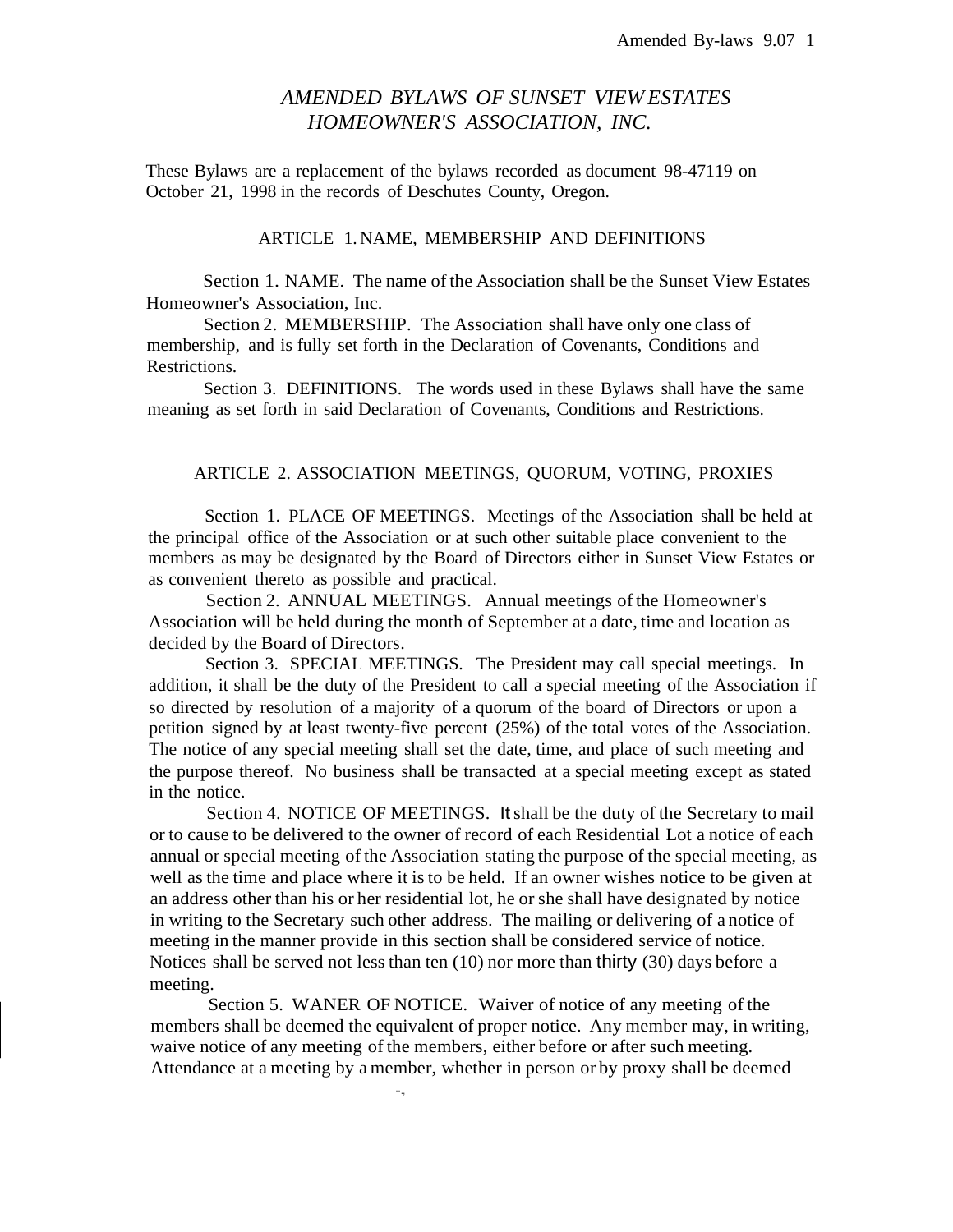waiver by such member of notice of the time, date, and place thereof, unless such member specifically objects to lack of proper notice at the time the meeting is called to order. Attendance at a special meeting shall also be deemed waiver of notice of all business transacted thereat unless objection to the calling or convening of the meeting, of which proper notice was not given, is raised before the business is put to a vote.

Section 6. ADJOURNMENT OF MEETINGS. If any meetings of the Association cannot be held because a quorum is not present, a majority of the members who are present at such meeting, either in person or by proxy, may adjourn the meeting to a time not less than five (5) nor more than thirty (30) days from the time the original meeting was called. At such adjourned meeting at which a quorum is present, any business that might have been transacted at the meeting originally called may be transacted. If a time and place for the adjourned meeting is not fixed by those in attendance at the original meeting, or if for any reason a new date is fixed for the adjourned meeting after adjournment, notice of the time and place of the adjourned meeting shall be given to member in the manner prescribed for regular meetings.

The members present at a du1y called or held meeting at which a quorum is present may continue to do business until adjournment, notwithstanding the withdrawal of enough members to leave less than a quorum, provided that any action taken shall be approved by at least a majority of the members required to constitute a quorum.

Section 7. VOTING. The voting rights of the members shall be as set forth in the Declaration and such voting rights provisions are specifically incorporated herein.

Section 8. PROXIES. At all meetings of members, each member may vote in person or by proxy. All proxies shall be in writing and filed with the Secretary before the appointed time of each meeting. Every proxy shall be revocable and shall automatically cease upon conveyance by the member of his or her residential lot or upon receipt of notice by the Secretary of the board of the death or judicially declared incompetence of a member or upon expiration of eleven (11) months from the date of the proxy. A proxy or written ballot may provide an opportunity for specific approval or disapproval with respect to each proposal.

Section 9. MAJORITY OF OWNERS. As used in these Bylaws, the term majority shall mean those votes, owners, or other group as the context may indicate totaling more than fifty percent (50%) of the total number.

Section I0. QUORUM. Except as otherwise provided by Bylaws or in the Declaration, the presence in person or by proxy of one-third  $(1/3)$  of the members shall constitute a quorum at all meetings of the Association. Any provision in the Declaration concerning quorums is specifically incorporated herein.

Section 11. CONDUCT OF MEETINGS. The President shall preside over all meetings of the Association, and the Secretary shall keep the minutes of the meeting and record in a minute book all resolutions adopted at the meeting, as well as a record of all transactions occurring thereat.

Section 12. ACTION WITHOUT A MEETING. Any action that may be taken by the vote of members at a regular or special meeting, except the election of Board members, may be taken without a meeting as and to the extent permitted by Oregon law.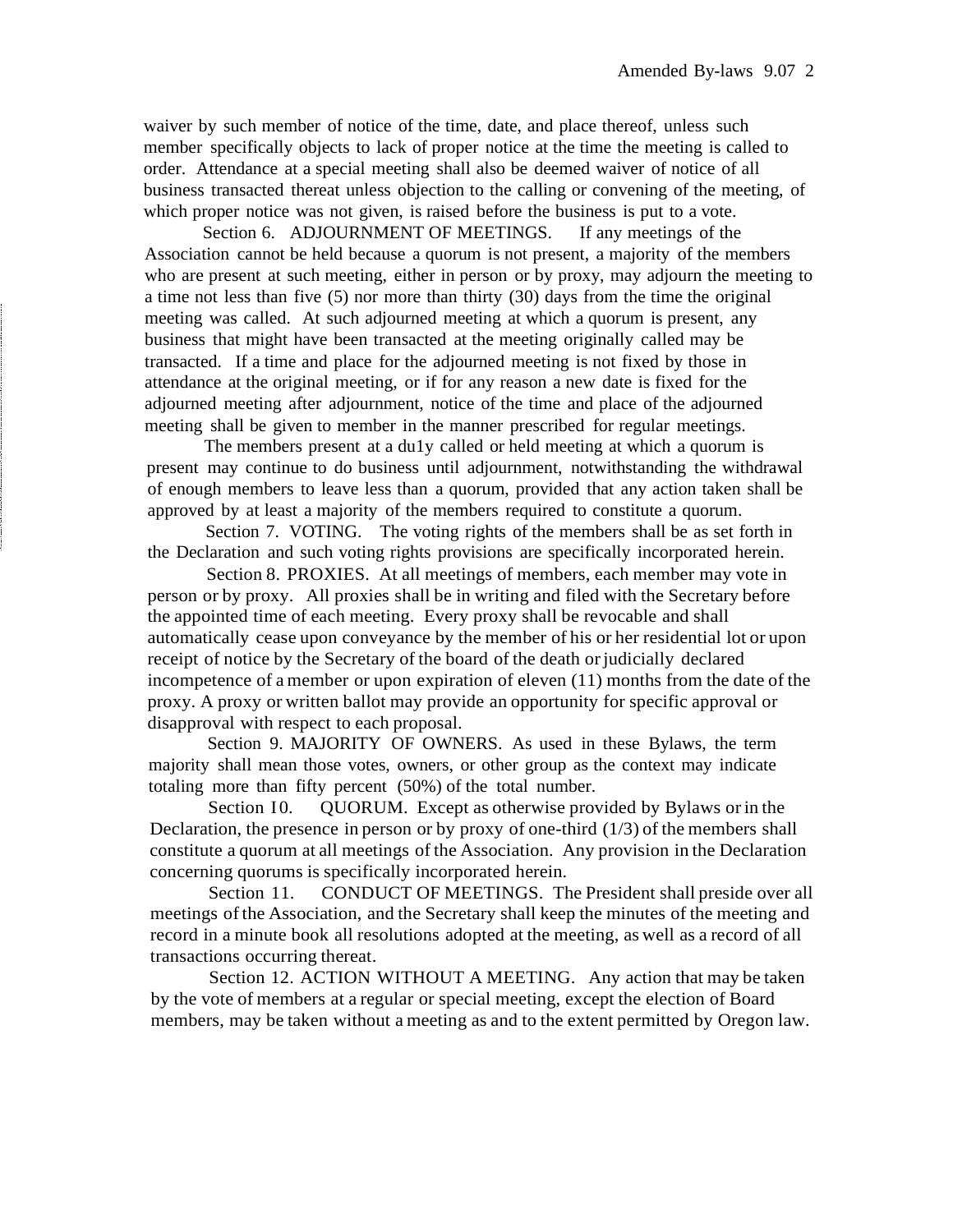### ARTICLE 3. BOARD OF DIRECTORS; NUMBER, POWERS, MEETINGS.

Section I. GOVERNING BODY; COMPOSITION. A Board of Directors shall govern the affairs of the Association. Except as provided in Section 2 of this Article, the Directors shall be members or spouses of such members, provided however, no person and his or her spouse may serve on the Board at the same time.

Section 2. NUMBER OF DIRECTORS. The number of Directors in the Association shall not be less than three (3) nor more than five (5), asthe Board of Directors may from time to time determine by resolution.

Section 3. NOMINATION OF DIRECTORS. Nominations for election to the Board of Directors shall be made by a Nominating Committee. The nominating committee shall make as many nominations for election to the Board of Directors as it shall in its discretion determine but in no event less than the number of vacancies or terms to be filled. Nominations shall be permitted from the floor. All candidates shall have a reasonable opportunity to communicate their qualifications to the members and to solicit votes.

Section 4. ELECTION AND TERM OF OFFICE. Members will be elected to the Board of Directors for a three-year term. Cumulative voting shall not be permitted. Board members who are in the middle of their terms do not need to stand for re-election on an annual basis.

- (a) The terms of the members must be staggered so that if possible no more than two will expire in the same year.
- (b) The members of the Board of Directors shall hold office until the Association shall have elected their respective successors.
- (c) The newly elected Director(s) will assume full duties as of October 1 following his or her election.

Section 5. REMOVAL OF DIRECTORS.

- (a) Any Director who has three (3) consecutive unexcused absences from Board meetings or who is delinquent in payment of an assessment for more than twenty (20) days may be removed by a majority vote of the Directors at a meeting, a quorum being present.
- (b) At any regular or special meeting of the Association duly called, any one or more of the members of the Board of Directors may be removed, with or without cause, by amajority vote of the Owners of Lots and a successor may then and there be elected to fill the vacancy thus created. A Director whose removal has.been proposed by the owner of lots shall be given at least ten (10) days notice of the calling of the meeting and the purpose thereof and shall be given an opportunity to be heard at the meeting.
- (c) In the event of death or resignation of a Director, his or her successor shall be selected by a majority of the remaining members of the Board, and shall serve for the unexpired term of the predecessor.

Section 6. VACANCIES. Vacancies on the Board of Directors caused by any reason, excluding the removal of a Director by vote of the Association, shall be filled by a vote of the majority of the remaining Directors, even though less than a quorum, at any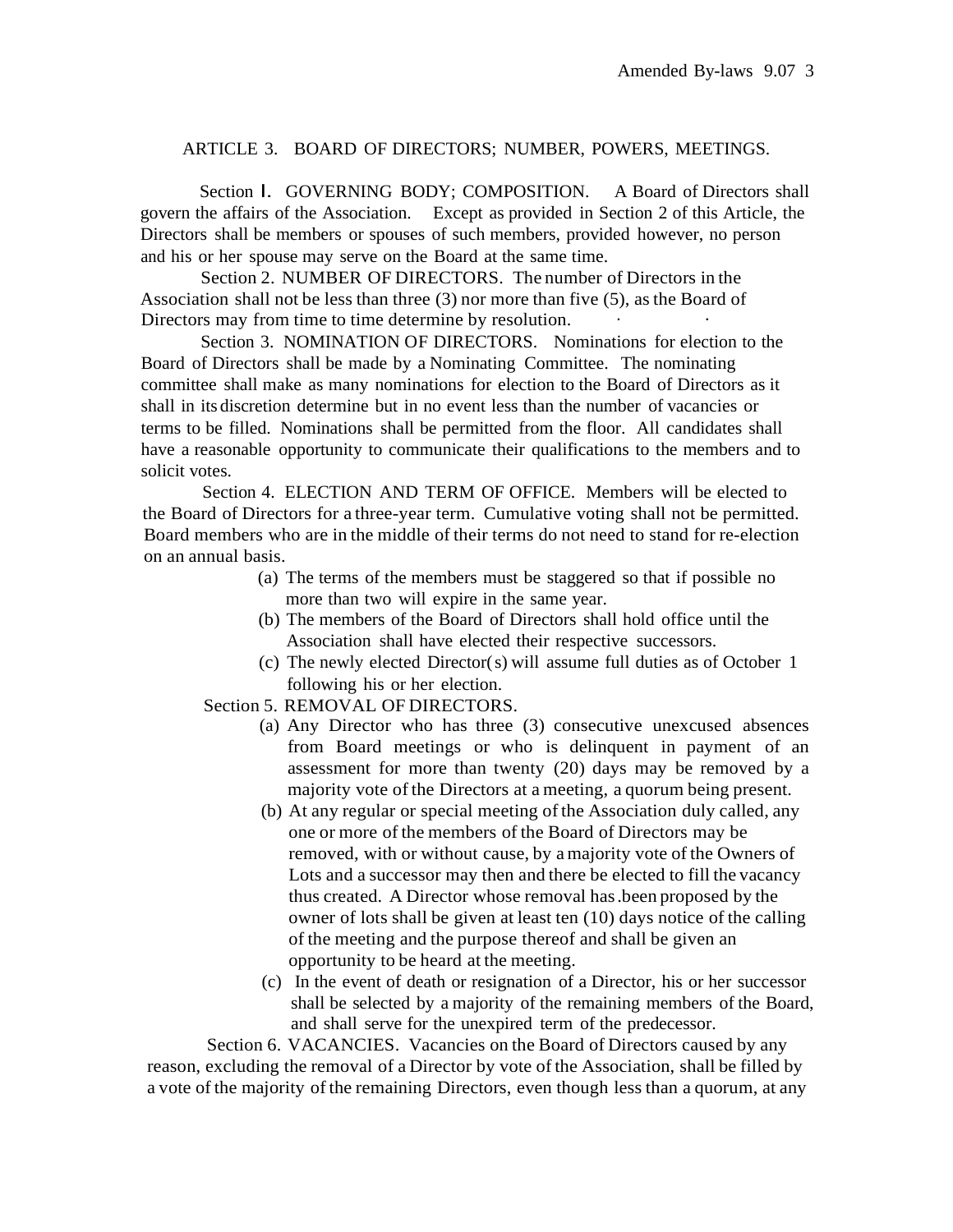meeting of the board. Each person so elected shall serve the unexpired portion of the vacated term. If the vacancy occurs near the time of the Annual Meeting, the Board may postpone the vote for the replacement until the time of the Annual Meeting, and allow the membership at that meeting to choose the person to serve the remaining unexpired portion of the vacated term.

Section 7. VOTING PROCEDURE FOR DIRECTORS. Members may vote by person or by proxy for as many candidates asthere are opening on the Board in that particular year. Cumulative voting is not permitted. Voting by the Directors shall be by secret written ballot. The persons receiving the largest number of votes shall be elected.

Section 8. ORGANIZATIONAL MEETING. The first meeting of the members of the Board of Directors shall be held within ten (10) days following the annual meeting of the membership at such time and place as shall be fixed by the Board.

Section 9. REGULAR MEETING. Regular meetings ofthe Board of Directors may be held at such time and place as shall be determined from time to time by a majority of the Directors, but at least four (4) such meetings shall be held during each fiscal year with at least one (1) per quarter. Notice of the time and place of the meetings shall be posted at a prominent place within the Common Area and shall be communicated to the Directors not lessthan four (4) days prior to the meeting; provided however, notice of a meeting need not be given to any Director who has signed a waiver of notice or a written consent to holding of the meeting.

Section 10. SPECIAL MEETINGS. Special meetings ofthe Board of Directors shall be held when called by written notice signed by the President, Vice President, or Secretary of the Association, or by any two (2) Directors. The notice shall specify the time and place of the meeting and the nature of any special business to be considered. The notice shall be given to each Director by one of the following methods: (a) by personal delivery; (b) written notice by first class mail, postage prepaid; (c) by telephone communication, either directly to that Director or to a person at the Director's office or home who would reasonably be expected to communicate such notice promptly to the Director; or (d) by e-mail. All such notices shall be given or sent to the Director's address or telephone number as shown on the records of the Association. Notices sent by first class mail shall be deposited into a United States mailbox at least four (4) days before the time set for the meeting. Notices given by personal delivery, telephone, oremail shall be delivered, telephoned, or e-mailed at least seventy-two (72) hours before the time set for the meeting. Notices shall be posted at a prominent place within the common area not less than seventy-two (72) hours prior to the scheduled time of the meeting.

Section 11. WAIVER OF NOTICE. The transactions of any meeting of the Board of Directors, however called and noticed or wherever held, shall be as valid as though taken at a meeting duly held after regular call and notice if (a) a quorum is present, and (b) either before or after the meeting each of the Directors not present signs a written waiver of notice, a consent to holding the meeting, or an approval of the minutes. The waiver of notice or consent need not specify the purpose of the meeting. Notice of a meeting shall also be deemed given to any Director who attends the meeting without protesting before or at its commencement after the lack of adequate notice.

Section 12. QUORUM OF BOARD OF DIRECTORS. At all meetings of the Board of Directors a majority of the Directors shall constitute a quorum for the transaction of business, and the votes of a majority of the Directors present at a meeting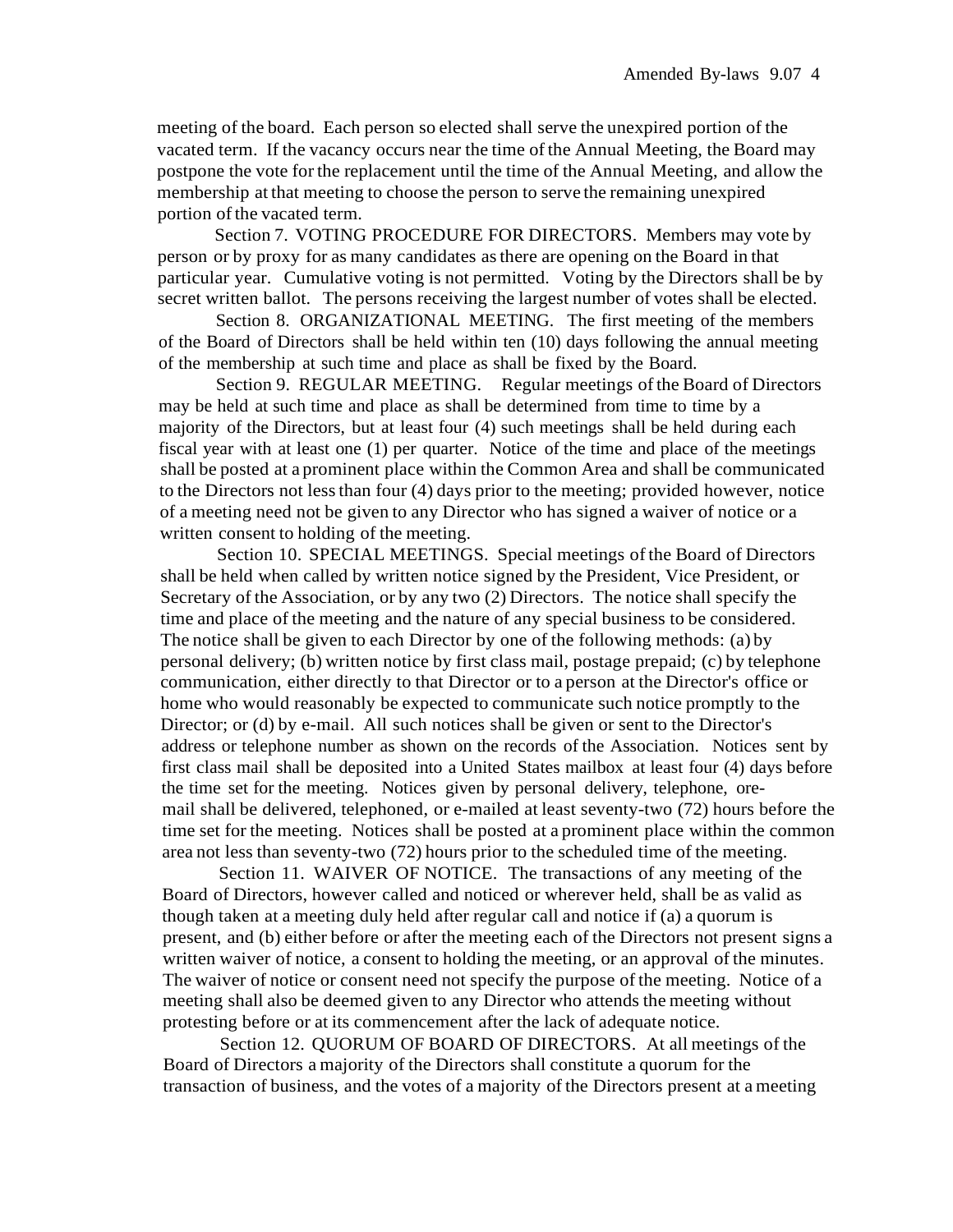at which a quorum is present shall constitute the decisions of the Board of Directors. A meeting at which a quorum is initially present may continue to transact business notwithstanding the withdrawal of Directors, if any action taken is approved by at least a majority of the required quorum for the meeting. At such adjourned meeting at which a quorum is present, any business which might have been transacted at the meeting originally called may be transacted without further notice.

Section 13. COMPENSATION. No Director shall receive any compensation from the Association for acting as such unless approved by a majority vote of the total vote of the Association at a regular or special meeting of the Association.

Section 14. CONDUCT OF MEETINGS. The President shall preside over all meetings of the board of Directors, and the Secretary shall keep a minute book of the · board of Directors, recording therein all resolutions adopted by the Board of directors and a record of all transactions and proceedings occurring at such meetings.

Section 15. OPEN MEETINGS. All meetings of the board shall be open to all members, but members other than Directors may not participate in any discussion or deliberation unless expressly so authorized by a majority of a quorum of the Board.

Section 16. EXECUTIVE SESSION. The Board may, with approval of a majority of a quorum adjourn a meeting and reconvene in executive session to discuss and vote upon personnel matters, litigation in which the Association is or may become involved, and orders of business of a similar nature. The nature of any and all business to be considered in executive session shall first be announced in open session.

Section 17. ACTION WITHOUT A FORMAL MEETING. Any action to be taken at a meeting of the Directors or any action that may be taken at a meeting of the Directors may be taken without ameeting if a consent in writing setting forth the action so taken, shall be signed by all the Directors. An explanation of the action taken shall be posted at a prominent place or places within the common area within three (3) days after the written consents of all the Board members have been obtained.

Section 18. POWERS. The Board of Directors shall be responsible forthe affairs of the Association and shall have all the powers and duties necessary for the administration of the Association's affairs and, as provided by law, may do all acts and things as are not by the Declarations, orthese Bylaws, directed to be done and exercised exclusively by the members.

The Board of Directors shall delegate to one of its members the authority to act on behalf of the Board of Directors on all matters relating to the duties of the Managing Agent or Manager, if any, which might arise between meetings of the Board of Directors.

In addition to the duties imposed by these Bylaws or by any resolution of the Association that may be hereafter adopted, the Board of Directors shall have the power and be responsible for the following, in way of explanation, but not limitation:

- (a) Preparation and adoption of an annual budget in which there shall be established the contribution of each owner to the common expenses;
- (b) Making assessments to defray the common expenses, establishing the means and methods of collecting such assessments, and establishing the period of the installment payments of the annual assessment: (unless otherwise determined by the Board of Directors, the annual assessment against the proportionate share of the common expenses shall be payable in equal quarterly installments, each such installment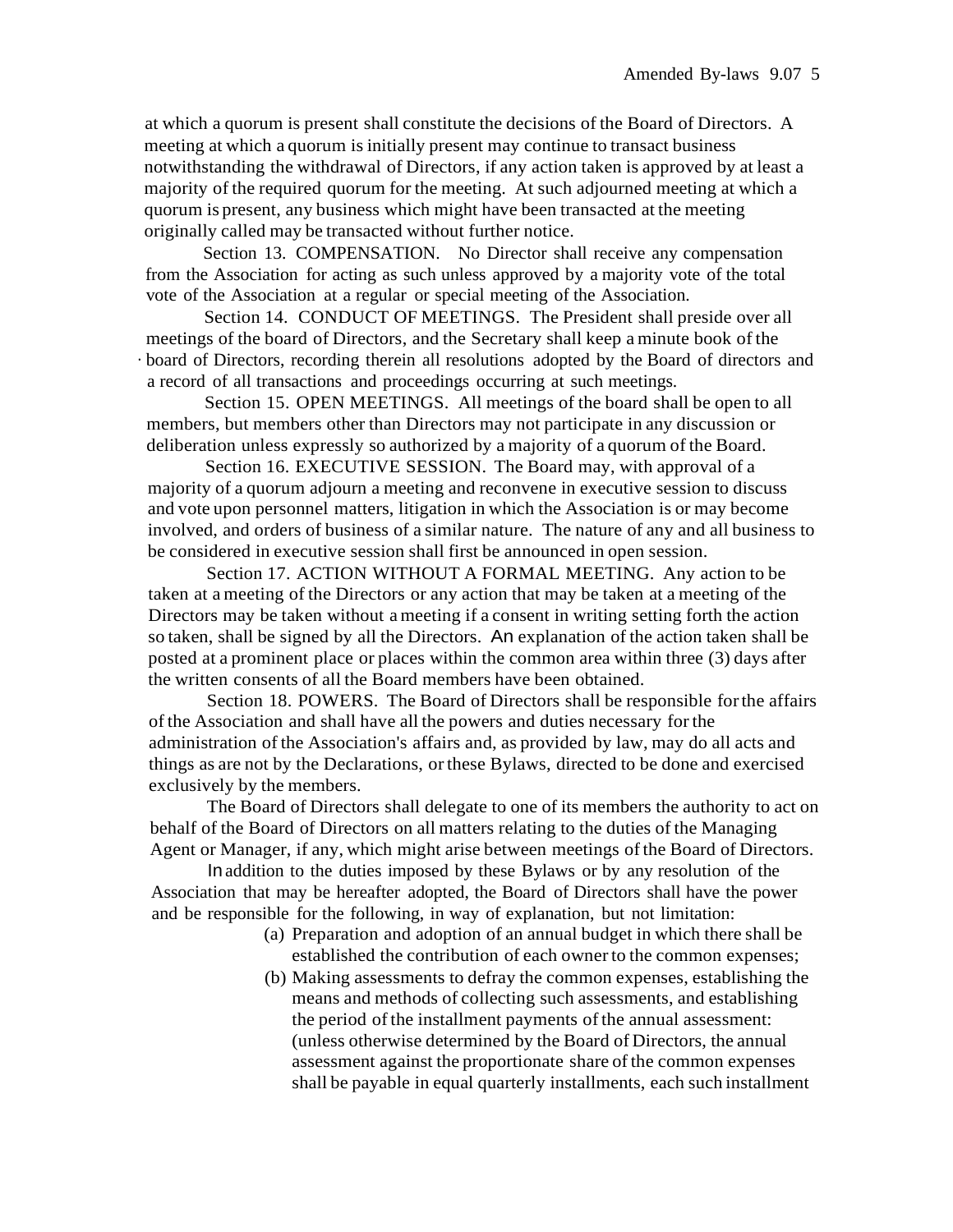to be due and payable in advance of the first day of the first month for said quarter)

- (c) Providing for the operation, care, upkeep, and maintenance of all the Common Area;
- (d) Designating, hiring, and dismissing the personnel necessary for the maintenance, operation, repair, and replacement of the Association, its property, and the Common Area and, where appropriate, providing for the compensation of such personnel and for the purchase of · equipment, supplies, and material to be used by such personnel in the performance of their duties;
- (e) Collecting the assessments, depositing the proceeds thereof ina bank depository which itshall approve, and using the proceeds to administer the Association;
- (f) Making and amending rules and regulations;
- (g) Opening of bank accounts on behalf of the Association and designating the signatories required;
- (h) Making or contracting for the making of repairs, additions, and improvements to or alterations of the Common Area in accordance with the other provisions of the Declaration and these Bylaws after damage or destruction by fire or other causality;
- (i) Enforcing by legal means the provisions of the Declarations, these Bylaws, and the rules and regulations adopted by it and bringing any proceedings which may be instituted on behalf of or against the owners concerning the Association;
- G) Obtaining and carrying insurance against casualties and liabilities, as provided in the Declaration and paying the premium cost thereof;
- (k) Paying the cost of all services rendered to the Association or its members and not chargeable to owners;
- (1) Keeping books with detailed accounts of the receipts and expenditures affecting the Association and its administration, specifying the maintenance and repair expenses and any other expenses incurred. The said books and vouchers accrediting the entries thereupon shall be available for examination by the owners and mortgagers, their duly authorized agents, accountants, attorneys, during general business hours on working days at the time and in a manner that shall be set and announced by the Board of Directors for the general knowledge of the owners. All books and records shall be kept in accordance with generally accepted accounting practices.
- (m)Make available to any prospective purchases or a residential lot, any owners of a residential lot, any first mortgagee, and the holders, Insurers, and Guarantors of a first mortgage on any residential lot current copies of the Declaration, the Articles of incorporation, the · Bylaws, rules and regulations governing the residential lot and all
	- other books, records, and financial statements of the association; and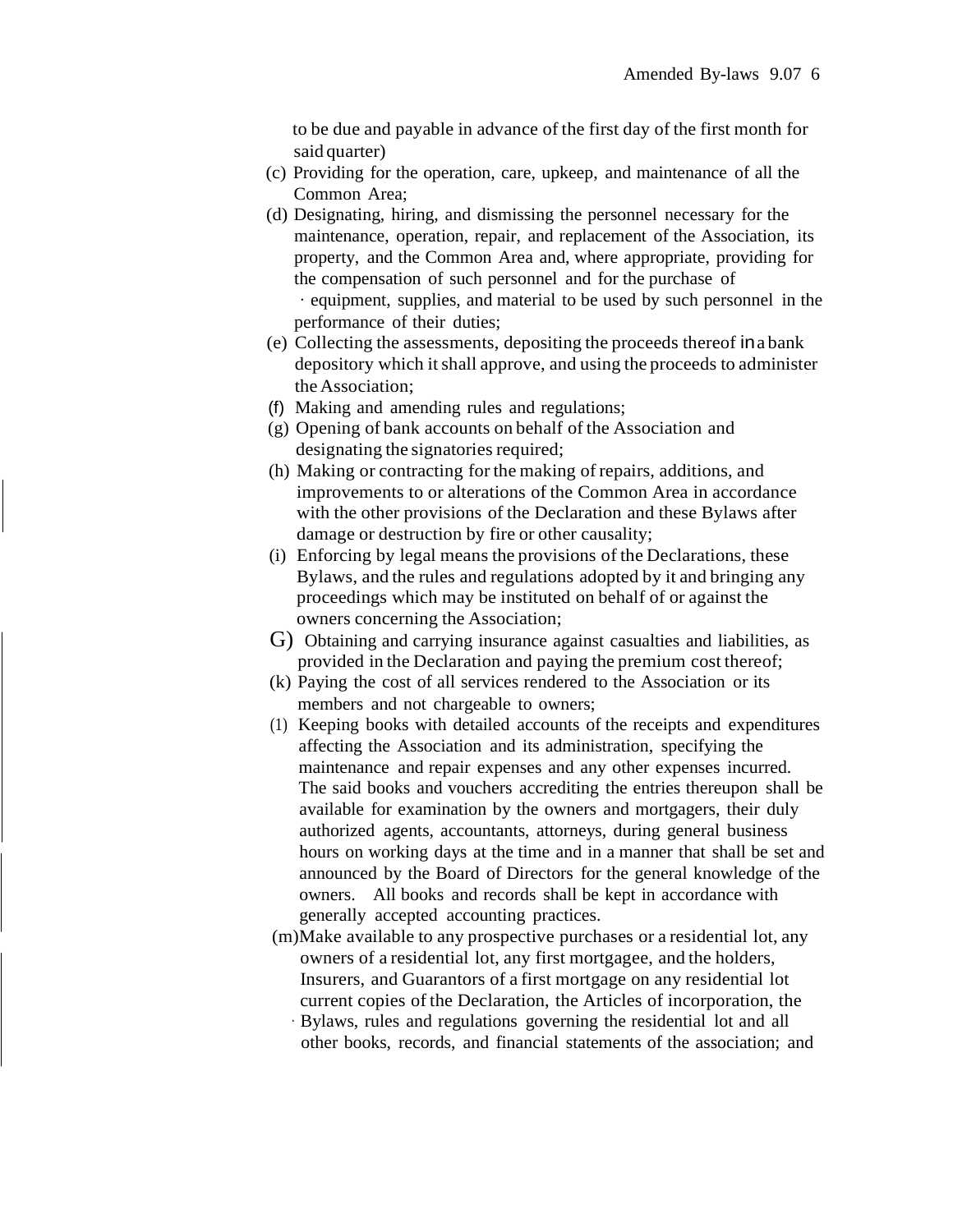(n) Permit utility suppliers to use portions of the Common Area reasonably necessary to the ongoing development or operations of the properties.

Section 19. MANAGEMENT AGENT.

- (a) The Board of Directors may employ for the Association a professional management agent or agents at a compensation established by the Board of Directors to perform such duties and services, as the Board of Directors shall authorize. The Board of Directors may delegate to the managing agent or manager, subject to the Board's supervision, all the powers granted to the Board of Directors by these By-laws, other than the powers set forth in subparagraphs (a), (b), (f), (g), and G) of Section 18 of this Article.
- (b) No management contract may have a term in excess of three (3) years and must permit termination by either party without cause and without termination fee on ninety (90) days or Jess written notice.

Section 20. ACCOUNTS AND REPORTS. The following management standards of performance will be followed unless the Board by resolution specifically determines otherwise:

- (a) Accrual accounting, as defined by generally accepted accounting principles, shall be employed.
- (b) Accounting and controls should conform with established American Institute of Certified Public Accountants (AICPA) guidelines and principles. Requirements for disbursements shall be as stipulated in Article 4, Section 6 of these Bylaws.
- (c) Cash accounts of the Association shall not be commingled with any other accounts;
- (d) No remuneration shall be accepted by the Managing Agent from vendors, independent contractors or others providing foods or services to the Association, whether in the form of commissions, finder' fees, service fees, prizes, gifts, or otherwise, anything of value received which shall benefit the Association.
- (e) Any financial or other interest which the Managing Agent may have in any firm providing goods or services to the Association shall be disclosed promptly to the Board of Directors; and
- (f) Quarterly financial reports shall be prepared for the Association containing:
	- a. An Income Statement reflecting all income and expense activity for the preceding three (3) months on an accrual basis;
	- b. An account Activity Statement reflecting all receipt and disbursement activity for the preceding three (3) months on an accrual basis;
	- c. An Account Status Report reflecting the status of all accounts in an actual versus approved budget format with a budget report reflecting any actual or pending obligations which are in excess of budgeted amounts by an amount exceeding the operating reserves or ten percent (10%) of a major budget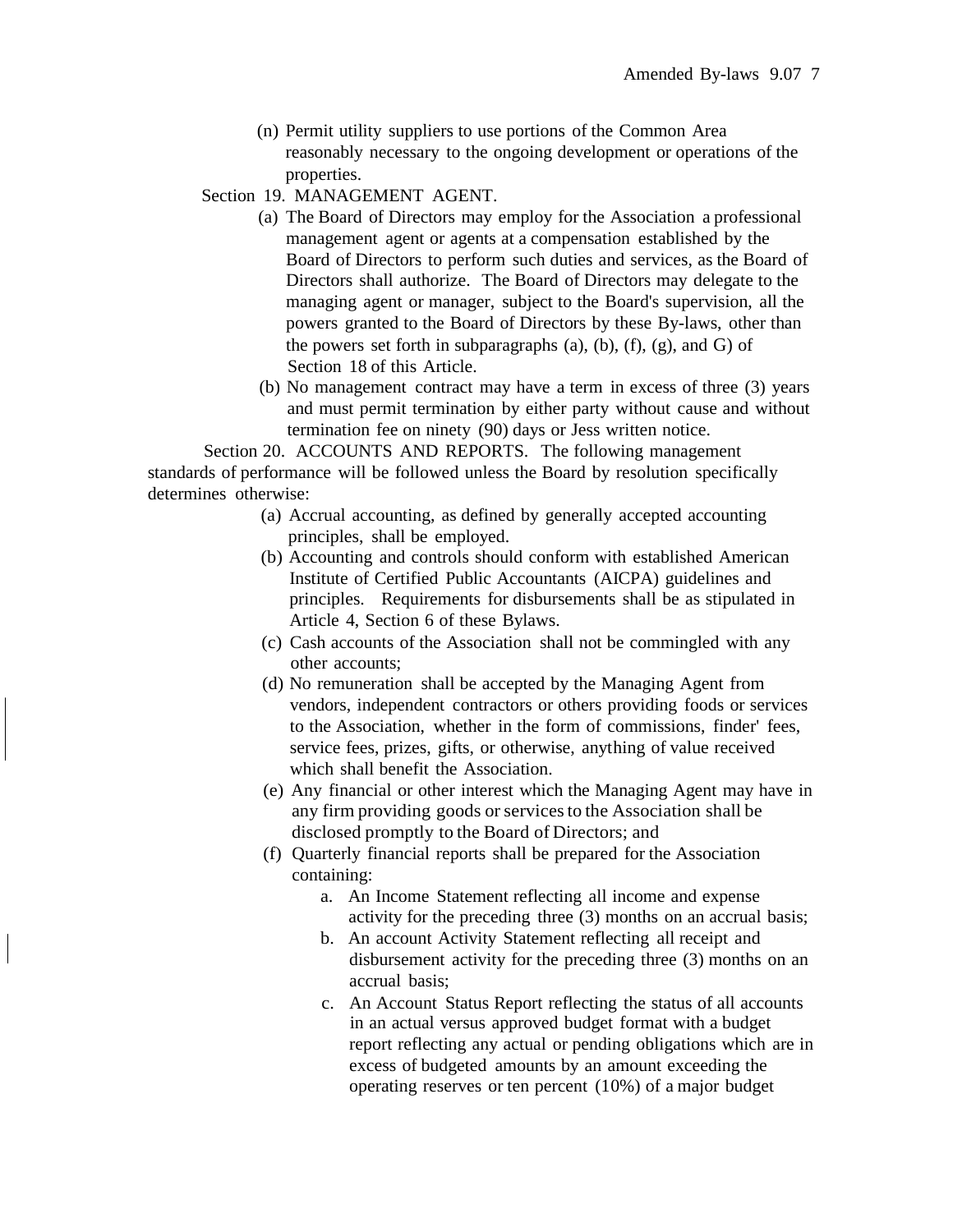category (as distinct from a specific line item in an expanded charge of accounts);

- d. A Balance Sheet as of the last day of the Association's fiscal year and an operating statement of said fiscal year, which shall be distributed in a time period not to exceed ninety (90) days after the close of a fiscal year; and
- e. A Delinquency Report listing all owners who have been delinquent during the preceding three (3) month period in paying the quarterly installments of assessments and who remain delinquent at the time of the report and describing the status of any action to collect such installments which remain delinquent. A quarterly installment of the assessment shall be considered to be delinquent on the fifteenth (15th) day of each quarter.

Section 21. BORROWING. The Board of Directors shall have the power to borrow money for the purpose of repair or restoration of the Common Area and facilities without the approval of the members of the Association; provided, however, the Board shall obtain membership approval in the same manner provided in Article 6, Section 4 of the Declaration for special assessments in the event that the proposed borrowing is forthe purpose of modifying, improving, or adding amenities, and the total amount of such borrowing exceeds or would exceed five percent (5%) of the budgeted gross expenses of the Association for that fiscal year.

Section 22. RIGHTS OF THE ASSOCIATION. With respect to the Common Areas or other Association responsibilities owned, and in accordance with the Articles of Incorporation or By-laws of the Association, the Association shall have the right to contract with any person for the performance of various duties and functions. Without limiting the foregoing, this right shall entitle the Association to enter into common management, operation or other agreements with trusts, condominiums, cooperative, or neighborhood and other home owners or residents association, both within and without the properties. Such agreement shall require the consent of two-thirds (2/3) of the total votes of all Directors of the Association.

Section 23. VIOLATION PROCEDURE. It shall be the duty of the Board to determine violations, send a letter to those in violation and file suit for enforcement.

Section 24. PROHIBITED ACTS. The Board of Directors shall not take any of the following actions except with the written consent of a majority of the total votes of the Association,

- (a) Incurring aggregate expenditures for capital improvements to the Common Area in any fiscal year in excess of five percent (5%) of the budgeted gross expenses of the Association for that fiscal year;
- (b) Selling during any fiscal year property of the Association having an aggregate fair market value greater than five percent  $(5%)$  of the budgeted gross expenses of the Association forthat fiscal year,
- (c) Paying compensation to members of the Board or to the officers of the Association for services performed in the conduct of the Association's business; provided, however, the Board may cause amember or officer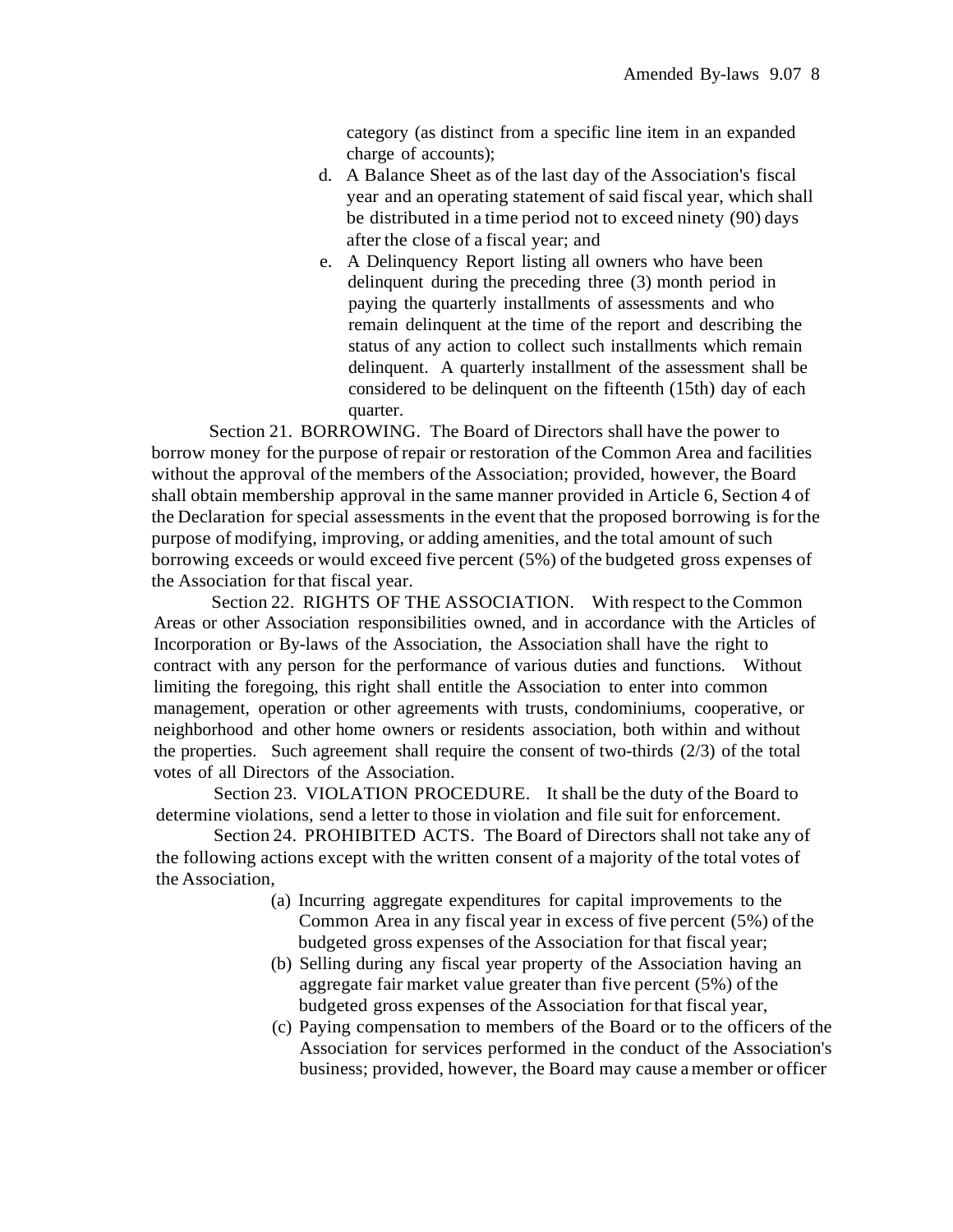to be reimbursed for expense incurred in carrying on the business of the Association;

- (d) Levy special assessments which in the aggregate exceed five percent (5%) of the budgeted gross expenses of the Association for that fiscal year;
- (e) Fill a vacancy on the board created by the removal of a Director; or
- (f) Enter into a contract with a third person wherein the third person will furnish goods or services for the Common Area or the Association for a term longer than one (I) year with the following exceptions:
	- 1. A management contract, the terms of which have been approved by the Federal Housing Administration or Veterans' Administration;
	- n. A contract with a public utility company, if the rates charged for the materials or services are regulated by the Public Utilities commission; provided, however, the terms of the contract shall not exceed the shortest term for which the supplier will contract at the regulated rate;
	- m. Prepaid casualty and/or liability insurance policies of not to exceed three (3) years duration, provided that the policy permits short rate cancellation by the insured; and
	- JV. Lease agreements for a duration not to exceed five (5) years.

### ARTICLE 4. OFFICERS

Section I. OFFICERS. The officers of the Association shall be a President, Vice President, Secretary and Treasurer. The Board of Directors may elect such other officers, including one or more Assistant Secretaries and one or more Assistant Treasurers, as it shall be deemed desirable, such officers to have the authority to perform the duties prescribed from time to time by the Board of Directors. The same person, except the offices of President, Secretary, and Treasurer, may hold any two or more offices. The President and Treasurer shall be elected from among the members of the board of Directors.

Section 2. ELECTION, TERM OF OFFICE AND VACANCIES. The officers of the Association shall be elected annually by the Board of Directors at the first meeting of the Board of Directors following each annual meeting of the members, as herein set forth in Article 3. A vacancy in any office arising because of death, resignation, removal, or otherwise may be filled by the Board of Directors for the unexpired portion of the term.

Section 3. REMOVAL. The Board of Directors may remove any officer whenever in its judgment the best interests of the Association will be served thereby.

Section 4. POWERS AND DUTIES. The officers of the Association shall each have such powers and duties as generally pertain to their respective officers, as well as such powers and duties as may from time to time be specifically conferred or imposed by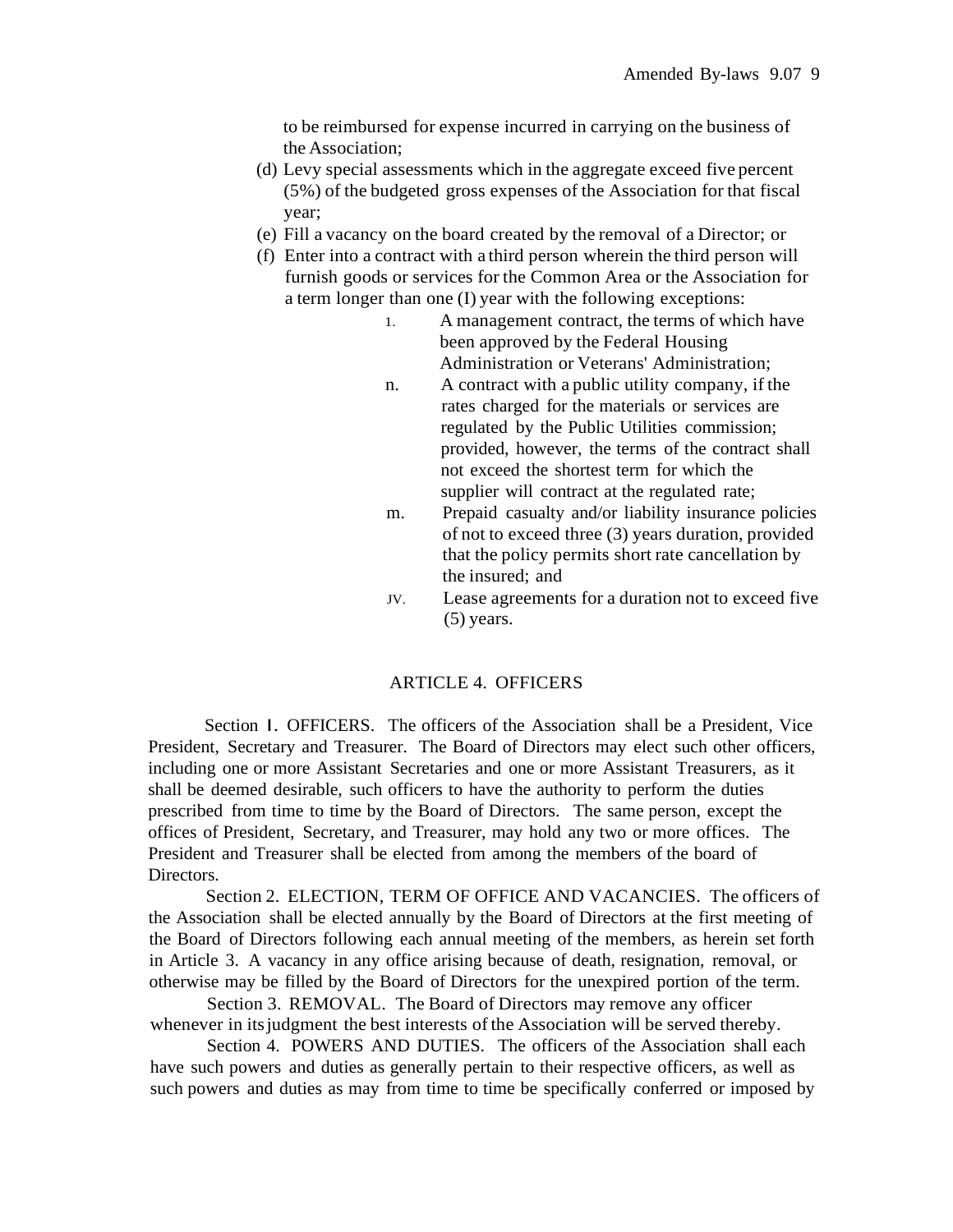the Board of Directors. The President shall be the Chief Executive officer of the Association. The Treasurer shall have primary responsibility forthe preparation ofthe budget as provided for in the Declaration and may delegate all or part of the preparation and notification dutiesto a finance committee, management agent, or both.

Section 5. RESIGNATION. Any officer may resign at any time by giving written notice to the Board of Directors, the President, or the Secretary. Such resignation shall take effect on the date of the receipt of such notice or at any later time specified therein, and unless otherwise specified therein, the acceptance of such resignation shall not be necessary to make it effective.

Section 6. AGREEMENTS, CONTRACTS, DEEDS, LEASES, CHECKS. All agreements, contracts, deeds, leases, checks, and other instruments of the Association over \$1000 shall be executed by at least two (2) officers or by such other person or persons as may be designated by resolution of the Board of Directors. Any routine checks under \$1000 for items such as utilities, landscape care, and snowplowing can be approved directly one director who is authorized to sign on the account. Any checks payable to a Director must be authorized by someone other than the Payee.

### ARTICLE 5. COMMITTEES

Section 1. APPOINTMENT OF COMMITTEES. The Board shall be authorized to appoint committees as needed. At the time of formation, the Board shall identify the purpose, authorizations, and restrictions for the additional committee. All committees will report directly to the Board.

Section 2. CHAIRMEN OF COMMITTEES. The Chairmen of the various committees will be someone who is actually a member of that committee. It is not necessary for the Chairman to be a Board member, however the Chairman will report all committee actions to the Board, and answer any questions the Board may have concerning the functions of that committee. The Chairman will not be a voting member of the Board unless he or she has been elected for that position as described in Article 3.

#### ARTICLE 6. MISCELLANEOUS

Section 1. FISCAL YEAR. The fiscal year of the Association shall be from October 1 to September 30 of the following calendar year. The four quarters of the fiscal year shall correspond to the four quarters of a calendar year, with the first quarter of the Homeowner's fiscal year equaling the fourth quarter of the calendar year.

Section 2. PARLIAMENTARY RULES. Except as may be modified by Board resolution establishing modified procedures, Robert's Rules of Order (current edition) shall govern the conduct of Association proceedings when not in conflict with Oregon law, the Articles of Incorporation, the Declaration or these Bylaws.

Section 3. CONFLICTS. If there are conflicts or inconsistencies between the provisions of Oregon law, the Articles of Incorporation, the Declaration, and these Bylaws, the provisions of Oregon law, the Declaration, the Articles of Incorporation, and the Bylaws (in that order) shall prevail.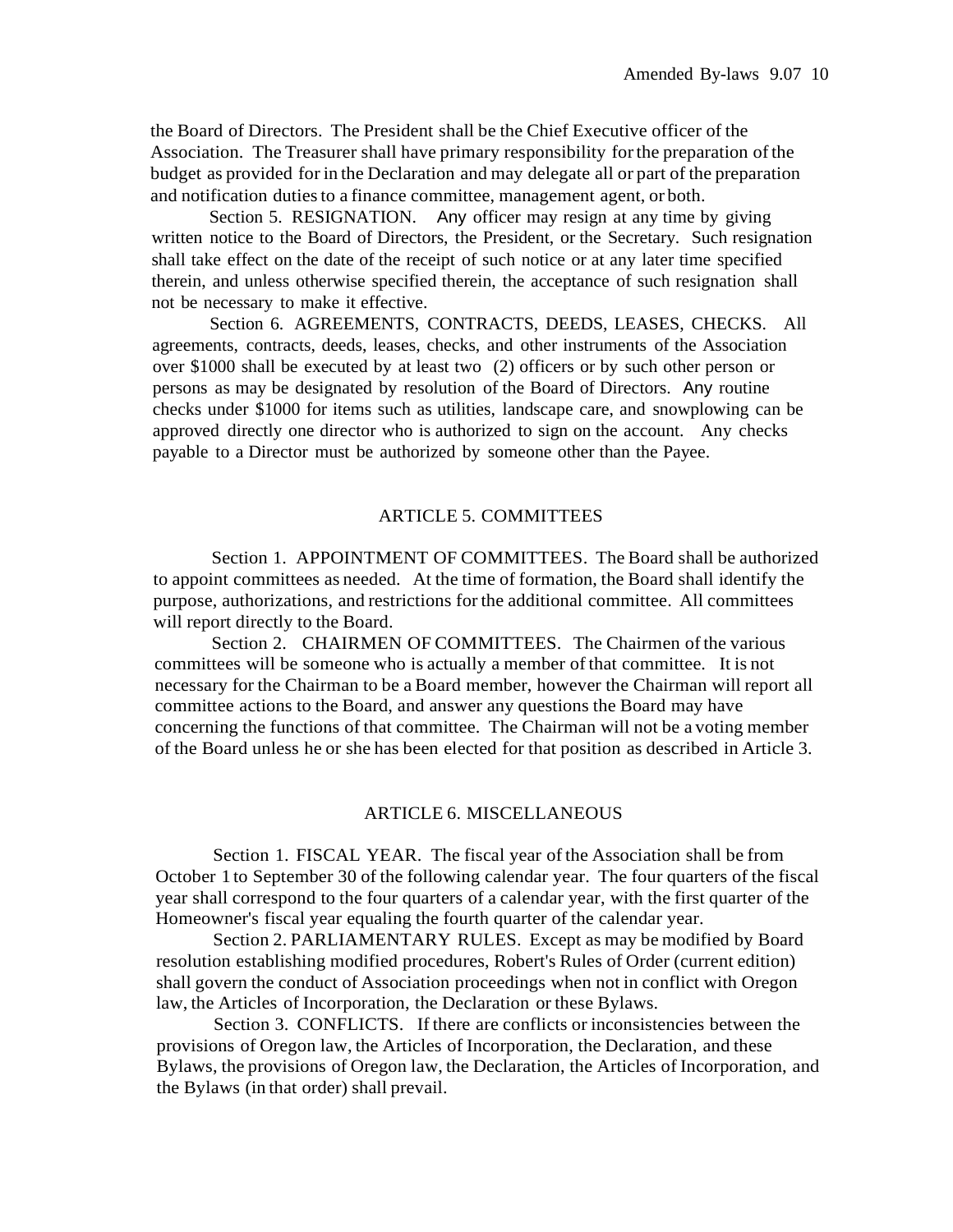## Section 4. BOOKS AND RECORDS.

- (a) INSPECTION BY MEMBERS. The membership register, books of accounts and minutes of meetings of all members, the Board, and committees shall be made available for inspection and copying by any member of the Association or by his or her du1y appointed representative at any reasonable time and for a purpose reasonably related to his or her interest as a member at any place within Sunset View Estates as the Board shall prescribe.
- (b) RULES FOR INSPECTION. The Board shall establish reasonable rules with respect to:
	- (i) Notice to be given to the custodian of the records by the member desiring to make the inspection;
	- (ii) Hours and days of the week when such an inspection may be made; and
	- (iii) Payment of the cost of reproducing copies of documents requested by a member.

(c) INSPECTION BY DIRECTORS. Every Director shall have the absolute right at any reasonable time to inspect all books, records, and documents of the Association and the physical properties owned or controlled by the Association. The right of inspection by a Director includes the right to make extracts and copies of documents at the expense of the Association.

Section 5. NOTICES. All notices, demands, bills, statements or other communications under these Bylaws shall be in writing and shall be deemed to have been duly given if delivered personally or if sent by first class mail.

- (a) If to a member, at the address which the members has designated in writing and filed with the Secretary, or if no such address has been designated, at the address of the Residential unit of the owner; or
- (b) If to the Association, the Board of Directors, or the Managing Agent, at the principal office of the Association or the Managing Agent, if any; or at our Homeowner's Association address (60560 Sunset View Drive, Bend, OR 97702).

Section 6. AMENDMENT. These Bylaws may be amended only by the affirmative vote (in person or by proxy) or written consent of members representing a majority of the total votes of the Association.

Section 7. AUDIT. An audit of the accounts of the Association shall be made annually in the manner as the Board of Directors may decide, provided, however, after having received the Board's audit at the annual meeting, the owners, by a majority vote, may require that the accounts of the Association be audited as a common expense by a public accountant. Upon written request of any institutional holder of a first mortgage, such holder shall be entitled to receive a copy of the annual audited financial statement within ninety (90) days after the end of each fiscal year.

Section 8. LEGAL FEES. In the event any Owner, the Board, or the Association engages an attorney to enforce these Bylaws or any of itsterms, whether or not a suit or action is commenced, it is agreed that the prevailing party shall be entitled to recover all